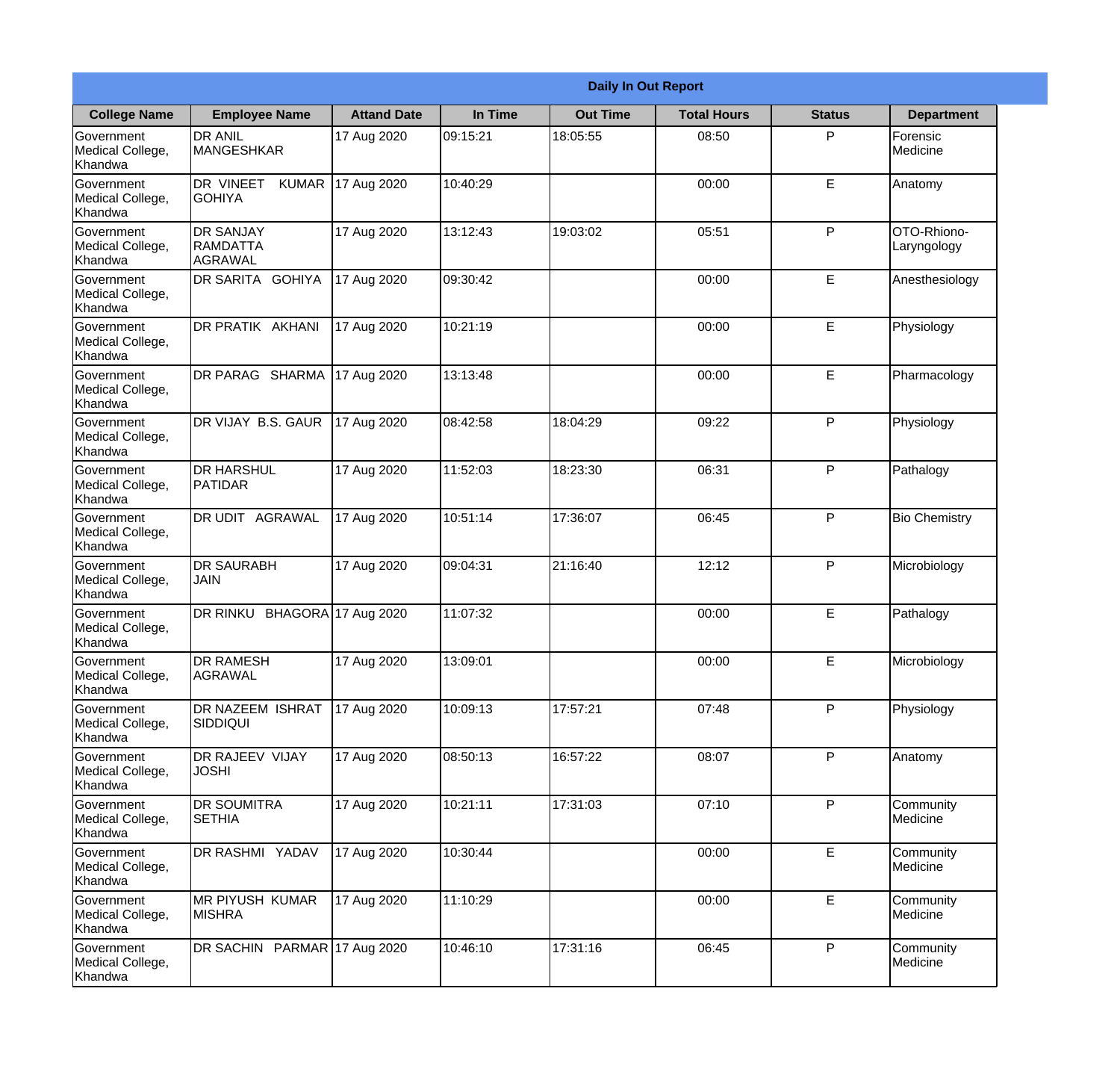| <b>Designation</b>                  | <b>Category</b>     |
|-------------------------------------|---------------------|
| Assistant Professor   Para Clinical |                     |
| Professor                           | <b>Non Clinical</b> |
| Professor                           | Clinical            |
| Professor                           | Clinical            |
| <b>Assistant Professor</b>          | Non Clinical        |
| Professor                           | Para Clinical       |
| Associate Professor Non Clinical    |                     |
| Assistant Professor   Para Clinical |                     |
| Associate Professor Non Clinical    |                     |
| Associate Professor Para Clinical   |                     |
| Assistant Professor                 | Para Clinical       |
| Assistant Professor   Para Clinical |                     |
| Professor                           | <b>Non Clinical</b> |
| Assistant Professor   Non Clinical  |                     |
| Assistant Professor                 | Para Clinical       |
| Assistant Professor                 | Para Clinical       |
| Statistician                        | Para Clinical       |
| <b>Assistant Professor</b>          | Para Clinical       |

## **Daily In Out Report**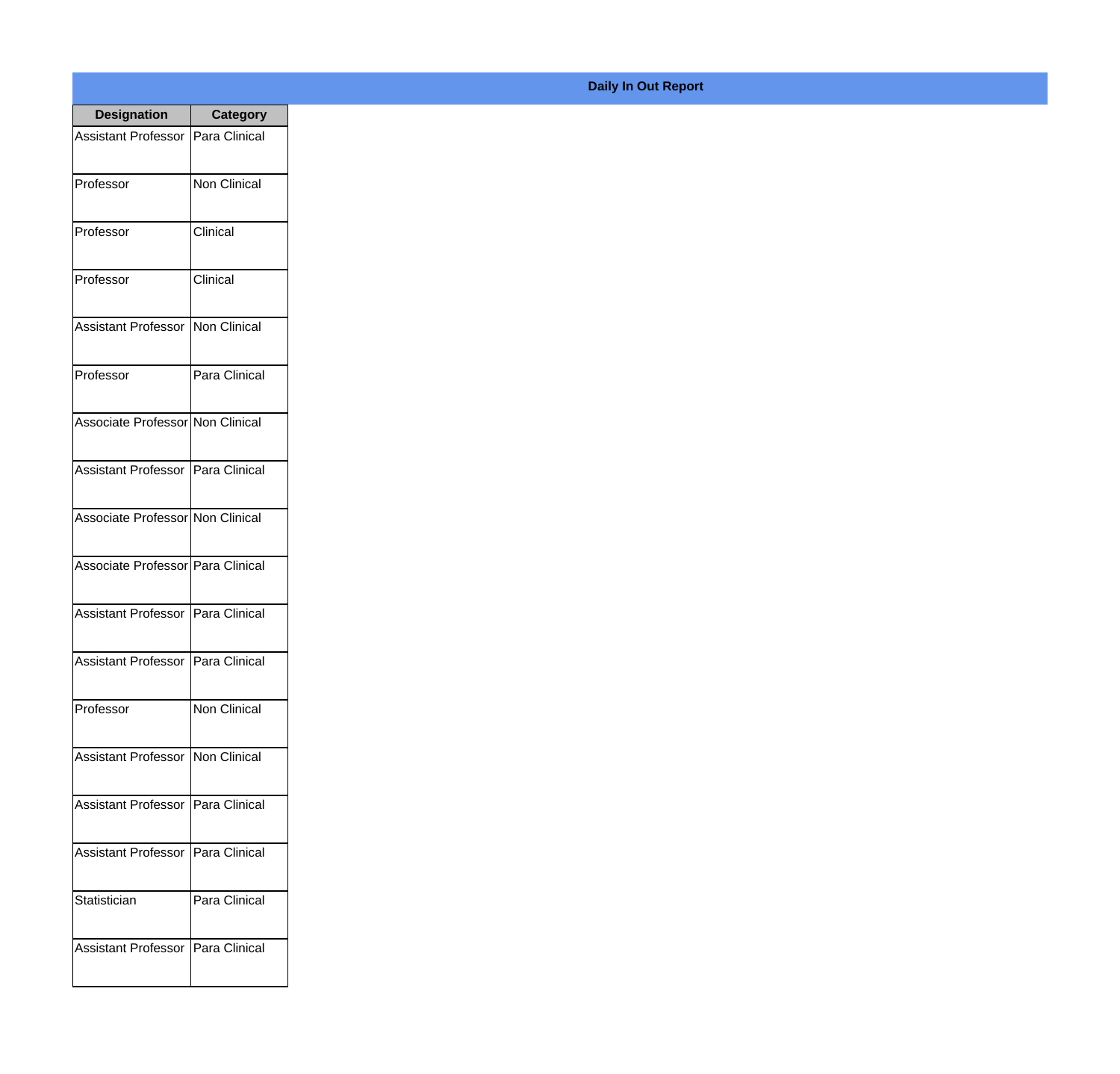|                                                  |                                                 | <b>Daily In Out Report</b> |          |          |       |              |                         |  |
|--------------------------------------------------|-------------------------------------------------|----------------------------|----------|----------|-------|--------------|-------------------------|--|
| Government<br>Medical College,<br>Khandwa        | DR SACHIN PARMAR 17 Aug 2020                    |                            | 19:04:47 |          | 06:45 | P            | Community<br>Medicine   |  |
| <b>Government</b><br>Medical College,<br>Khandwa | DR PRAMILA VERMA 17 Aug 2020                    |                            | 11:52:48 |          | 00:00 | E            | Paediatrics             |  |
| Government<br>Medical College,<br>Khandwa        | DR MANOJ BALKE                                  | 17 Aug 2020                | 09:38:32 | 18:24:16 | 08:46 | P            | Ophthalmology           |  |
| <b>Government</b><br>Medical College,<br>Khandwa | <b>DR SIDDHARTH</b><br><b>BANODE</b>            | 17 Aug 2020                | 09:09:28 | 17:32:00 | 08:23 | P            | Pharmacology            |  |
| Government<br>Medical College,<br>Khandwa        | DR PRIYA KAPOOR<br><b>KAPOOR</b>                | 17 Aug 2020                | 10:24:49 | 17:31:18 | 07:07 | P            | Pathalogy               |  |
| <b>Government</b><br>Medical College,<br>Khandwa | <b>DR SAPNA</b><br><b>MAHESHRAM</b>             | 17 Aug 2020                | 10:53:22 | 18:11:27 | 07:18 | P            | Community<br>Medicine   |  |
| Government<br>Medical College,<br>Khandwa        | <b>DR SEEMA</b><br><b>SUDHAKARRAO</b><br>ISUTAY | 17 Aug 2020                | 13:33:18 | 18:30:39 | 04:57 | P            | Forensic<br>Medicine    |  |
| Government<br>Medical College,<br>Khandwa        | DR RAKESH SINGH<br><b>HAZARI</b>                | 17 Aug 2020                | 13:13:41 |          | 00:00 | E            | Pathalogy               |  |
| <b>Government</b><br>Medical College,<br>Khandwa | DR ANANT<br><b>TUKARAM PAWAR</b>                | 17 Aug 2020                | 10:49:40 |          | 00:00 | E            | Community<br>Medicine   |  |
| <b>Government</b><br>Medical College,<br>Khandwa | DR SHAIKH M.KHALIQ 17 Aug 2020                  |                            | 12:42:42 |          | 00:00 | E            | <b>Bio Chemistry</b>    |  |
| Government<br>Medical College,<br>Khandwa        | <b>DR RAJU</b>                                  | 17 Aug 2020                | 10:14:20 | 19:20:52 | 09:06 | $\mathsf{P}$ | Forensic<br>Medicine    |  |
| Government<br>Medical College,<br>Khandwa        | DR MAHENDRA<br><b>PANWAR</b>                    | 17 Aug 2020                | 09:34:28 |          | 00:00 | E            | Orthopaedics            |  |
| Government<br>Medical College,<br>Khandwa        | DR AJAY GANGJI                                  | 17 Aug 2020                | 12:20:04 |          | 00:00 | E            | <b>General Surgery</b>  |  |
| Government<br>Medical College,<br>Khandwa        | DR RANJEET<br><b>BADOLE</b>                     | 17 Aug 2020                | 16:01:34 |          | 00:00 | E            | <b>General Medicine</b> |  |
| Government<br>Medical College,<br>Khandwa        | DR ARUN KUMAR<br>PARGI                          | 17 Aug 2020                | 10:18:19 | 13:34:50 | 03:16 | P            | <b>General Surgery</b>  |  |
| Government<br>Medical College,<br>Khandwa        | DR ARUN KUMAR<br>PARGI                          | 17 Aug 2020                | 13:34:57 |          | 03:16 | P            | <b>General Surgery</b>  |  |
| Government<br>Medical College,<br>Khandwa        | DR ASHOK<br><b>BHAUSAHEB NAJAN</b>              | 17 Aug 2020                | 10:30:19 |          | 00:00 | E            | Forensic<br>Medicine    |  |
| Government<br>Medical College,<br>Khandwa        | DR SANGEETA<br><b>CHINCHOLE</b>                 | 17 Aug 2020                | 10:54:43 |          | 00:00 | E            | Physiology              |  |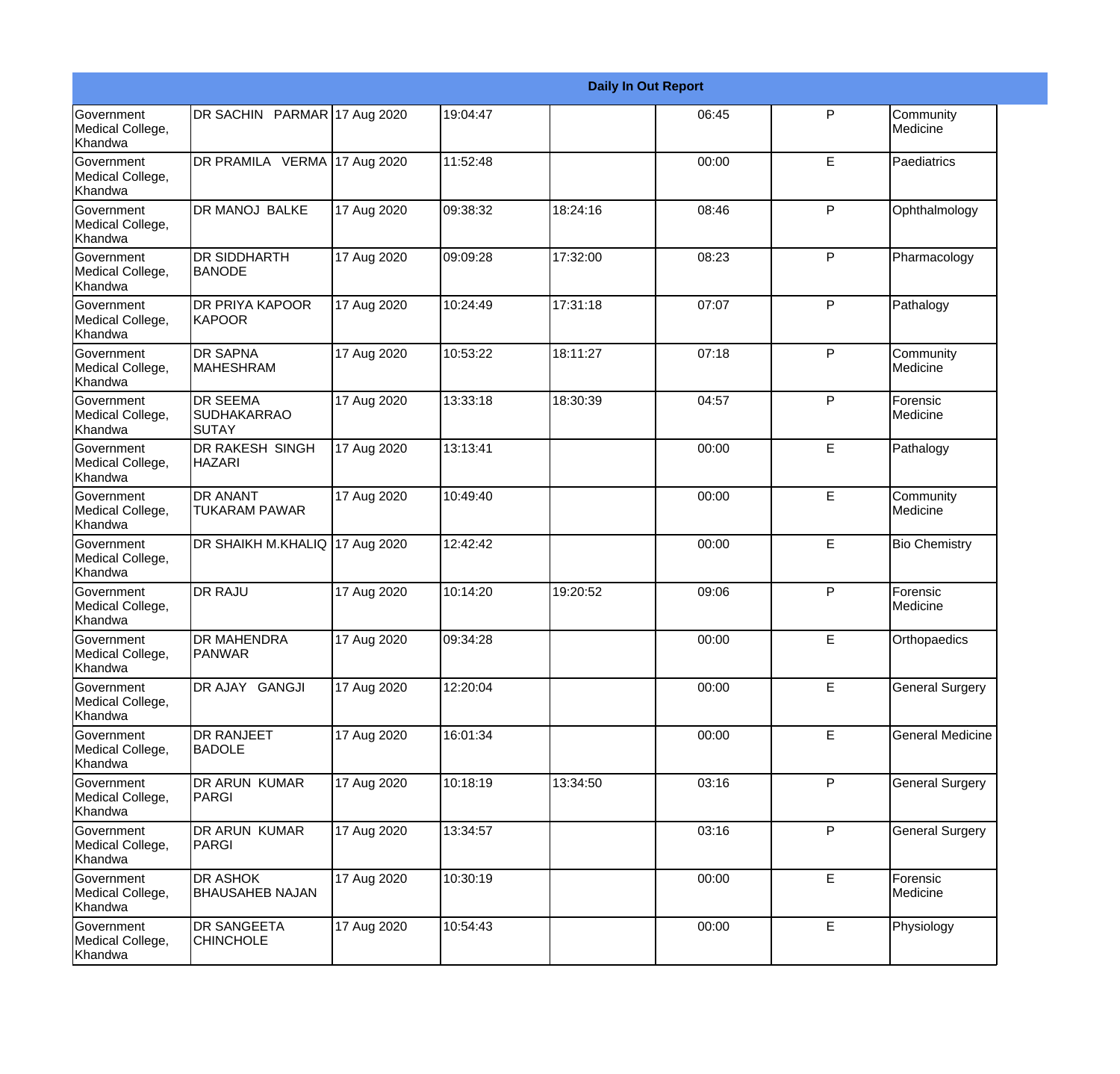| Assistant Professor   Para Clinical |               |
|-------------------------------------|---------------|
| Professor                           | Clinical      |
|                                     |               |
| Assistant Professor Clinical        |               |
| Associate Professor Para Clinical   |               |
| Demonstrator/Tutor Para Clinical    |               |
|                                     |               |
| Associate Professor Para Clinical   |               |
| Professor                           | Para Clinical |
| Professor                           | Para Clinical |
|                                     |               |
| Professor                           | Para Clinical |
| Professor                           | Non Clinical  |
| Demonstrator/Tutor Para Clinical    |               |
|                                     |               |
| Assistant Professor Clinical        |               |
| Professor                           | Clinical      |
| Assistant Professor Clinical        |               |
|                                     |               |
| Assistant Professor Clinical        |               |
| Assistant Professor Clinical        |               |
| Associate Professor Para Clinical   |               |
|                                     |               |
| Demonstrator/Tutor Non Clinical     |               |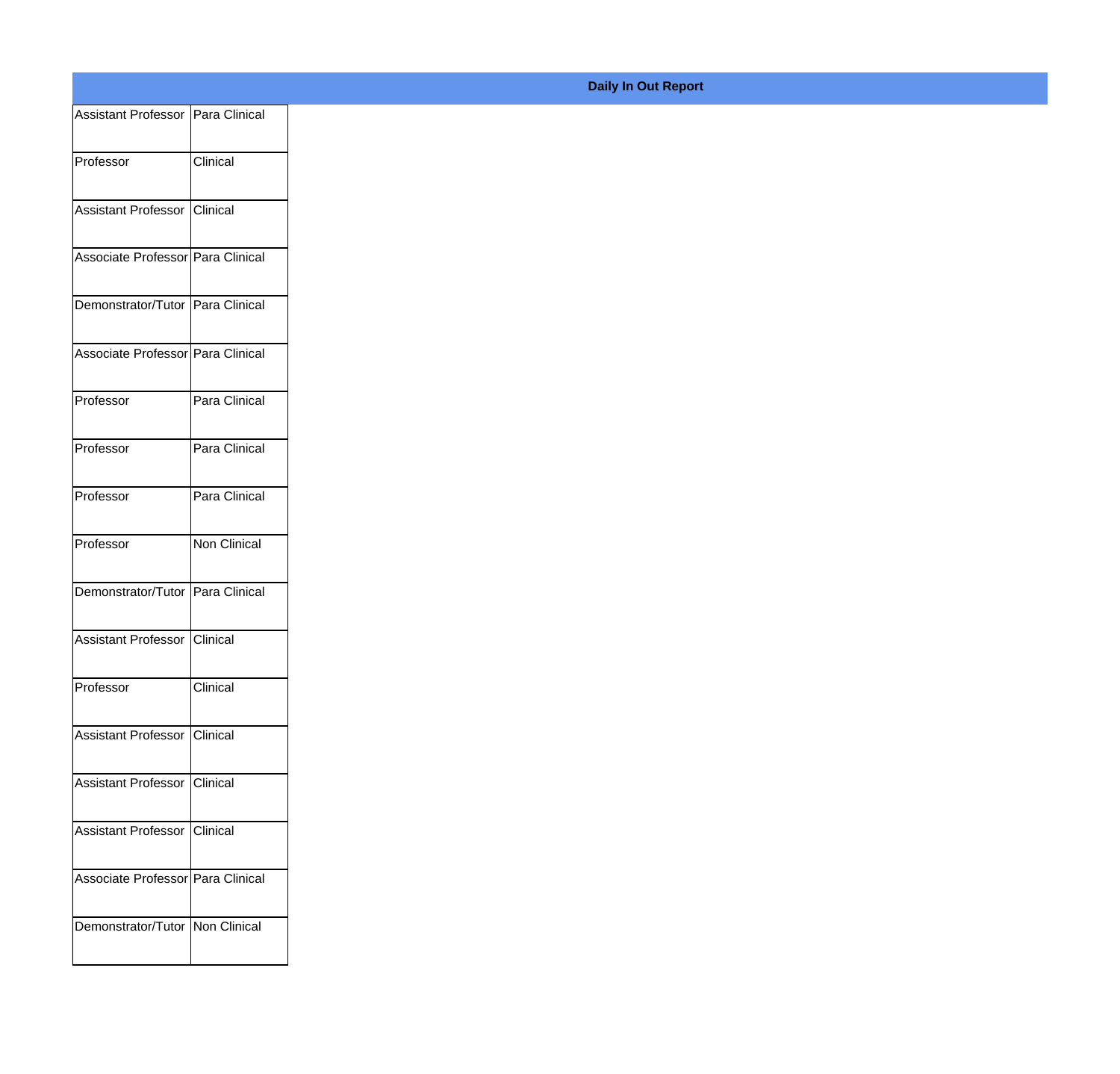|                                                  |                                         |             |          | <b>Daily In Out Report</b> |       |    |                             |
|--------------------------------------------------|-----------------------------------------|-------------|----------|----------------------------|-------|----|-----------------------------|
| Government<br>Medical College,<br>Khandwa        | BAJOLIYA<br><b>IDR SUNIL</b>            | 17 Aug 2020 | 09:12:59 |                            | 00:00 | E  | OTO-Rhiono-<br>Laryngology  |
| Government<br>Medical College,<br>Khandwa        | DR NISHA MANDLOI<br><b>IPANWAR</b>      | 17 Aug 2020 | 09:42:51 |                            | 00:00 | E  | Obstetrics &<br>Gynaecology |
| Government<br>Medical College,<br>Khandwa        | DR NANDINI DIXIT                        | 17 Aug 2020 | 13:17:47 |                            | 00:00 | E  | Paediatrics                 |
| <b>Sovernment</b><br>Medical College,<br>Khandwa | <b>DR SATISH</b><br>ICHANDEL            | 17 Aug 2020 | 11:04:25 |                            | 00:00 | E. | Pharmacology                |
| <b>Government</b><br>Medical College,<br>Khandwa | <b>IDR SHAILENDRA</b><br>ISINGH CHOUHAN | 17 Aug 2020 | 11:24:32 |                            | 00:00 | E  | Orthopaedics                |
| <b>Government</b><br>Medical College,<br>Khandwa | <b>MOHIT GARG</b>                       | 17 Aug 2020 | 13:21:31 |                            | 00:00 | E  | <b>General Medicine</b>     |